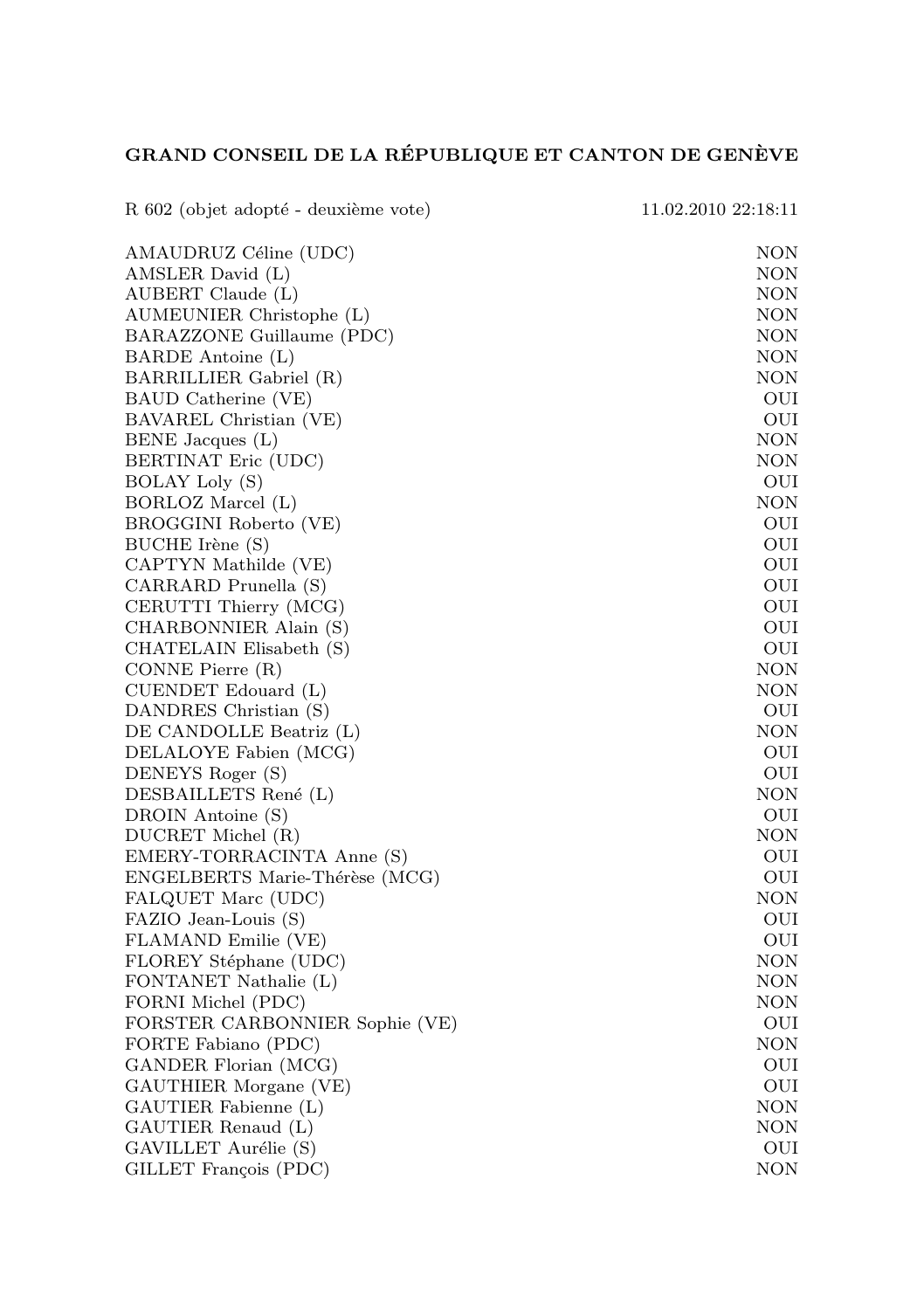| GIRARDET Jean-François (MCG)    | OUI        |
|---------------------------------|------------|
| GOLAY Roger (MCG)               | OUI        |
| GROS Jean-Michel (L)            | NON        |
| HALDEMANN François (R)          | NON        |
| HARTMANN Esther (VE)            | OUI        |
| HILTPOLD Serge (L)              | NON        |
| HOHL Frédéric (R)               | NON        |
| IVANOV Christo (UDC)            | NON        |
| JEANNERAT Jacques (R)           | NON        |
| JEANNERET Claude (MCG)          | OUI        |
| JORNOT Olivier (L)              | NON        |
| LASER Patricia (R)              | NON        |
| LEFORT François (VE)            | OUI        |
| LEYVRAZ Eric (UDC)              | NON        |
| LIMPO Miguel (VE)               | OUI        |
| LOSIO Pierre (VE)               | OUI        |
| LUSSI Patrick (UDC)             | NON        |
| MAHRER Anne (VE)                | OUI        |
| MAITRE Vincent (PDC)            | NON        |
| MEISSNER Christina (UDC)        | NON        |
| MEYLAN Alain (L)                | NON        |
| MOREL Philippe (PDC)            | <b>NON</b> |
| MOYARD Marie Salima (S)         | OUI        |
| NISSIM Sylvia (VE)              | OUI        |
| NORER Olivier (VE)              | OUI        |
| PETROZ Pascal (PDC)             | NON        |
| PISTIS Sandro (MCG)             | OUI        |
| POGGIA Mauro (MCG)              | OUI        |
| PYTHON André (MCG)              | OUI        |
| RAPPAZ Henry (MCG)              | OUI        |
| ROIZ Jacqueline (VE)            | OUI        |
| ROLLE Dominique (MCG)           | OUI        |
| ROMAIN Jean (R)                 | NON        |
| SAUDAN Patrick (R)              | NON        |
| SAUTY Guillaume (MCG)           | OUI        |
| SAUTY Olivier (MCG)             | OUI        |
| SCHALLER Philippe (PDC)         | NON        |
| SCHNEIDER HAUSSER Lydia (S)     | OUI        |
| SCHNEUWLY Nathalie (R)          | NON        |
| SCNHEIDER-BIDAUX Brigitte (VE)  | OUI        |
| SELLEGER Charles (R)            | NON        |
| SERDALY MORGAN Christine (S)    | OUI        |
| SLATKINE Ivan (L)               | NON        |
| SPUHLER Pascal (MCG)            | OUI        |
| STAUFFER Eric (MCG)             | OUI        |
| TORNARE Manuel (S)              | OUI        |
| VON ARX-VERNON Anne-Marie (PDC) | NON        |
| VOUMARD Jean-Marie (MCG)        | OUI        |
| WALPEN Francis (L)              | NON        |